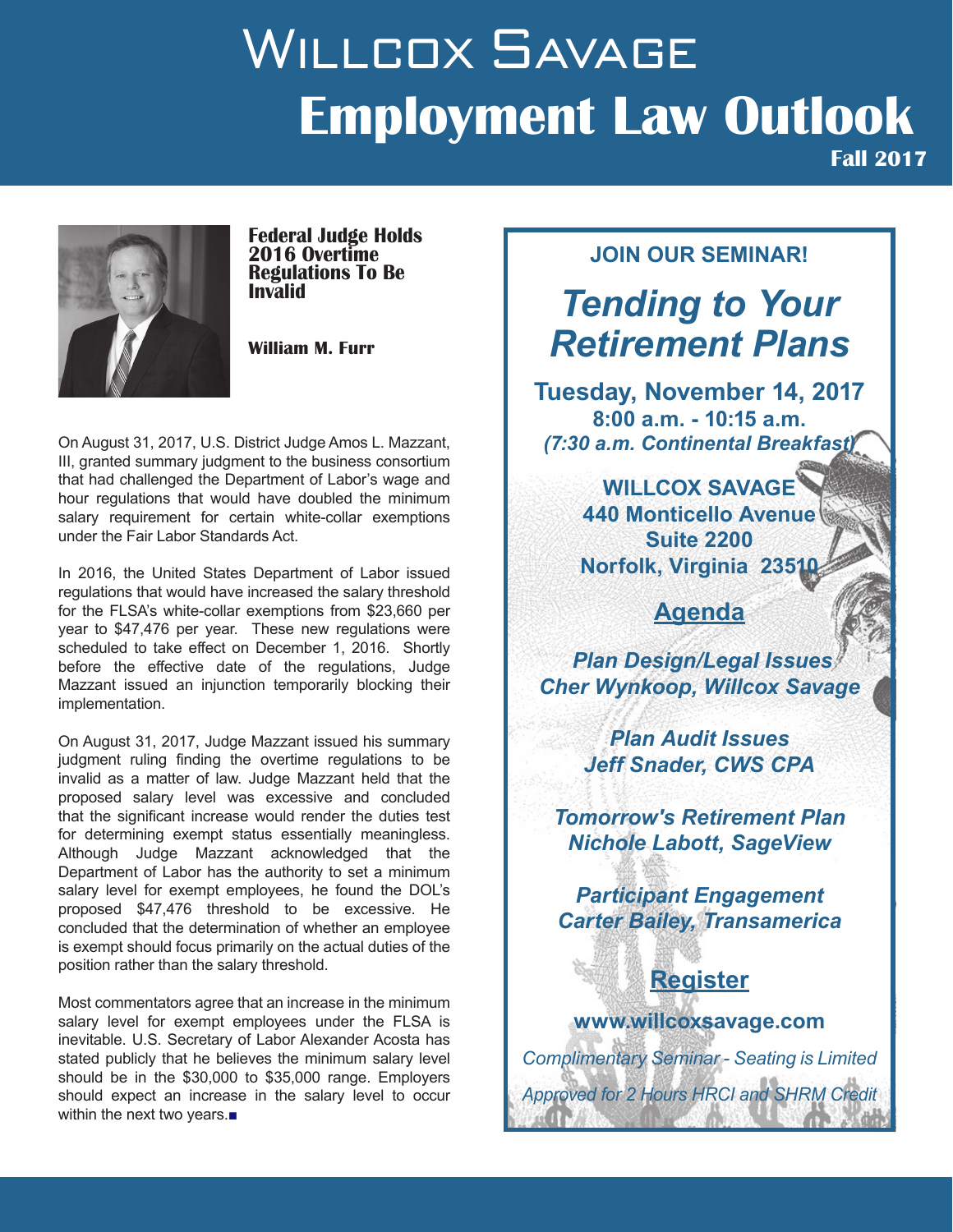### WILLCOX SAVAGE

#### **Compliance With COBRA Notification**





 **Cher E. Wynkoop Corina V. San-Marina**

An employer, in its role as a health plan administrator of a group health plan, is the party responsible for any COBRA triggered notifications. While typically, the employer contracts with a third-party administrator (TPA) to provide COBRA notices, the TPA rarely agrees to serve as the plan administrator, so the employer remains liable for any notice failure.

As illustrated by two recent court decisions, *DeBene v. Baycare Health Sys., Inc.*, 2017 WL 2350208 (11th Cir. 2017) and *Perkins v. Rock-Tenn Servs., Inc.*, 2017 WL 2829100 (6th Cir. 2017), if an employer delegates COBRA notification responsibilities to a TPA, it must ensure that the TPA has appropriate procedures in place to consistently deliver required notices. In both cases, a former employee alleged that the employer failed to provide a timely COBRA election notice.

In *DeBene*, the employer produced evidence that the employee was coded in the employer's records as "COBRA-eligible" and that the information was transferred to the TPA. The employer was able to provide evidence of the TPA's mailing procedures, a copy of the employee's notice, and a report from the TPA showing the date on which the notice was mailed. In addition, the employer was able to show that COBRA notices mailed on the same day were received by the other recipients who successfully elected coverage. The employer argued its actions were sufficient to prove compliance with COBRA even if the employee did not actually receive the notice.

In *Perkins*, the TPA's delivery manager provided an affidavit that explained its COBRA recordkeeping procedure. The manager explained that the TPA did not retain hard copies of the COBRA notices but did retain computer records and that, while he had not personally sent the notice to the employee, the TPA's computer system showed that a notice had been timely mailed. The court accepted the manager's affidavit as written testimony and the accompanying screen shots of computer records as business records sufficient to prove the COBRA notice had been timely provided.

In both cases, the employer was able to prove that an election notice was timely sent. Proof of receipt is not required, but the employer, as the plan administrator, must be able to prove that the notice was sent by means reasonably calculated to reach the recipient. While the best proof may be a certificate of mailing or a certified mail receipt, many large employers rely on comprehensive business records, as evidenced in the cases above.

Whether an employer as the plan administrator handles its own COBRA notice obligations or hires a TPA to provide the notification, it is crucial to maintain records sufficient to prove that timely, adequate notice has been provided to each qualified beneficiary.

*Whether an employer as the plan administrator handles its own COBRA notice obligations or hires a TPA to provide the notification, it is crucial to maintain records sufficient to prove that timely, adequate notice has been provided to each qualified beneficiary.*

A qualified beneficiary is a covered employee, spouse or dependent of a covered employee. If all the qualified beneficiaries reside at the same address, the plan administrator may either include (1) separate election notices for each qualified beneficiary in a single mailing that is addressed to both the employee and spouse, or (2) send a single notice that clearly identifies all qualified beneficiaries covered by the notice, and explains each person's separate and independent right to elect COBRA continuation coverage.

Another important COBRA notice is the initial notice that must be sent to the employee and the employee's spouse, if enrolled in the group health plan, within 90 days after plan coverage begins. Failure to provide the initial COBRA notice will prevent a plan administrator from enforcing COBRA notification deadlines required by a qualified beneficiary (e.g., notice of divorce or legal separation) and will subject a plan administrator to statutory penalties.

An employer that hires a TPA should verify that the TPA will maintain adequate documentation of what was mailed and when, and should include in the TPA service agreement an indemnification provision from the TPA for failure to properly provide notices or follow internal procedures.■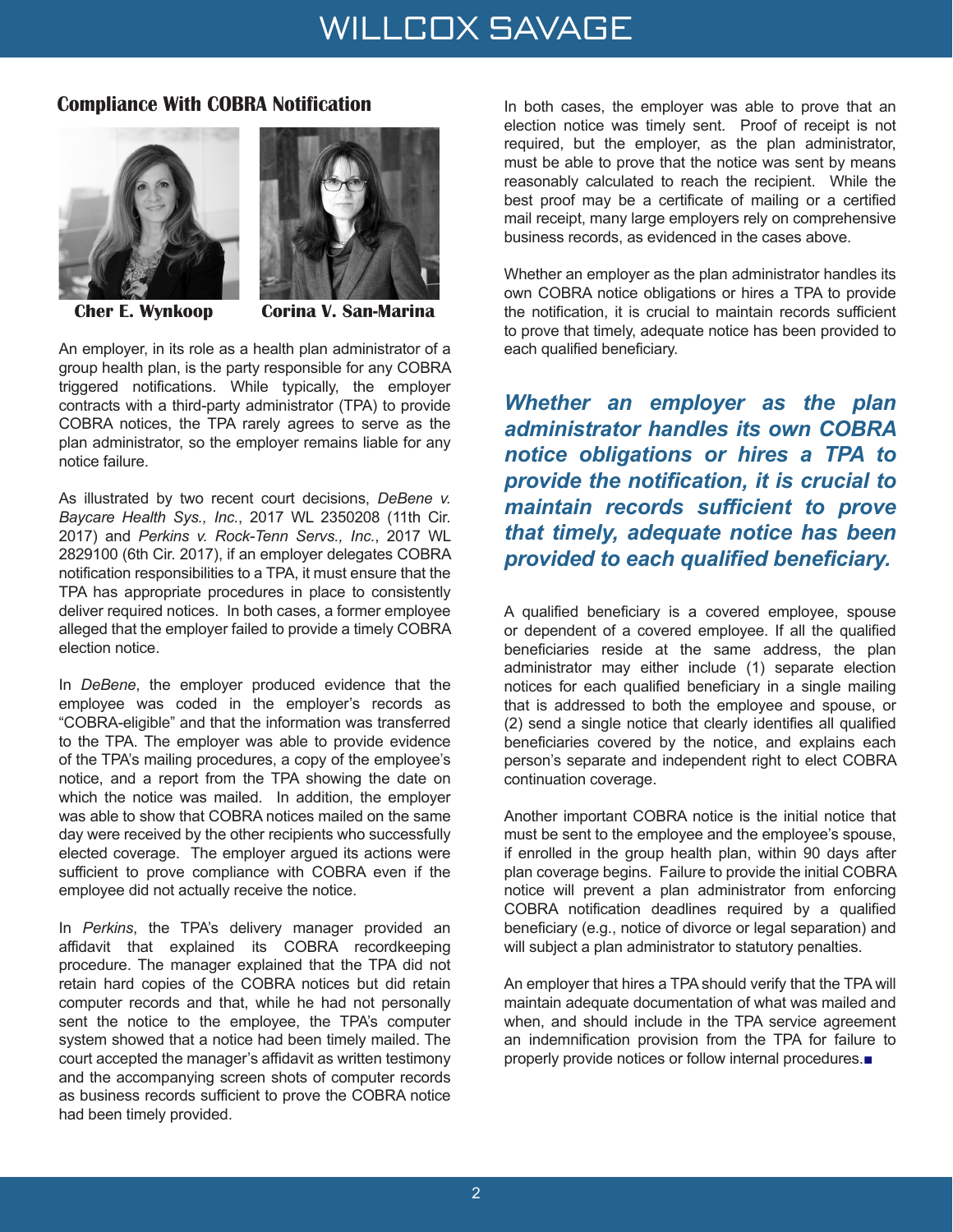## WILLCOX SAVAGE



#### **A Brewing Pot: Asking Applicants About Past Wage/Salary History**

#### **Phillip H. Hucles**

For myriad legitimate purposes employers routinely ask job applicants about their past salary or wage histories. Some employers ask to determine whether the applicants are legitimate contenders based upon their expectations. Some employers ask to determine the market or industry standard and whether they are under or over-paying for the position. Many reasons exist for employers to ask about past wage or salary histories. However, an emerging trend in the law shows how dangerous this may be for employers in the future.

A growing trend among states, cities, and municipalities throughout the country has sought to prohibit employers from asking individuals about their past wage or salary histories. What may seem a benign question to some represents to others a question fraught with inherent bias.

Those locations that prohibit employers from asking about past wage or salary histories believe that such wages or salaries inherently reflect and continue the cycle of pay inequalities seen in today's workplace. Many articles have studied the gender pay gap between men and women, for example. Asking about such wage or salary history would perpetuate those inequalities to the next position.

In these jurisdictions, although employers are prohibited from requiring applicants to share their past earning histories, applicants are free to volunteer this information to employers. Additionally, the laws either expressly or implicitly allow employers to ask applicants about their desired salary or wage range for the position.

At the time of drafting this article, Massachusetts, Delaware, Oregon, New York City, San Francisco, and Philadelphia (currently under litigation) all have enacted ordinances or laws prohibiting employers from inquiring about past wage or salary histories. Additionally, the following states have introduced legislation to prohibit such inquiries and they are currently before state committees or otherwise working their way through the legislative process: California, Connecticut, Georgia, Iowa, Illinois, Maryland, Maine, Mississippi, Montana, North Carolina, New Jersey, New York, Pennsylvania, Rhode Island, Texas, Virginia, Vermont, and Washington.

Although legislators in some of these states have expressed a disinterest in passing such legislation, the growing trend cannot be ignored. The sheer number of states taking steps to enact the legislation indicates that the question is merely "when" and not "if" such practices become illegal.

What employers also must monitor is how each state or city treats violations of the law. If the currently enacted regulations are any indication, localities treat violations of these laws severely. For example, violation of the New York City law could result in a penalty as high as \$250,000 towards an employer. In Philadelphia, while the penalty is lower at \$2,000, violators could potentially face jail time for habitual violations.

Employers should prepare for the inevitable and begin removing questions from standard applications, and from any prepared interview questions, about salary or wage history. Not only must employers amend their standard forms, they should also provide appropriate training to their managers to ensure they understand the severity of noncompliance.

What is unclear from current laws is whether employers can have purely "optional" questions on their standard applications that ask applicants about their past salary or wage history. In theory, if the question is truly optional – that is to say, applicants do not suffer any positive or negative repercussions from answering or not answering the question – it should not violate the spirit or letter of the law. But such a stance would skirt the line in a manner not recommended and invite litigation and potential liability.■



*Employers should prepare for the inevitable and begin removing questions from standard applications, and from any prepared interview questions, about salary or wage history.*